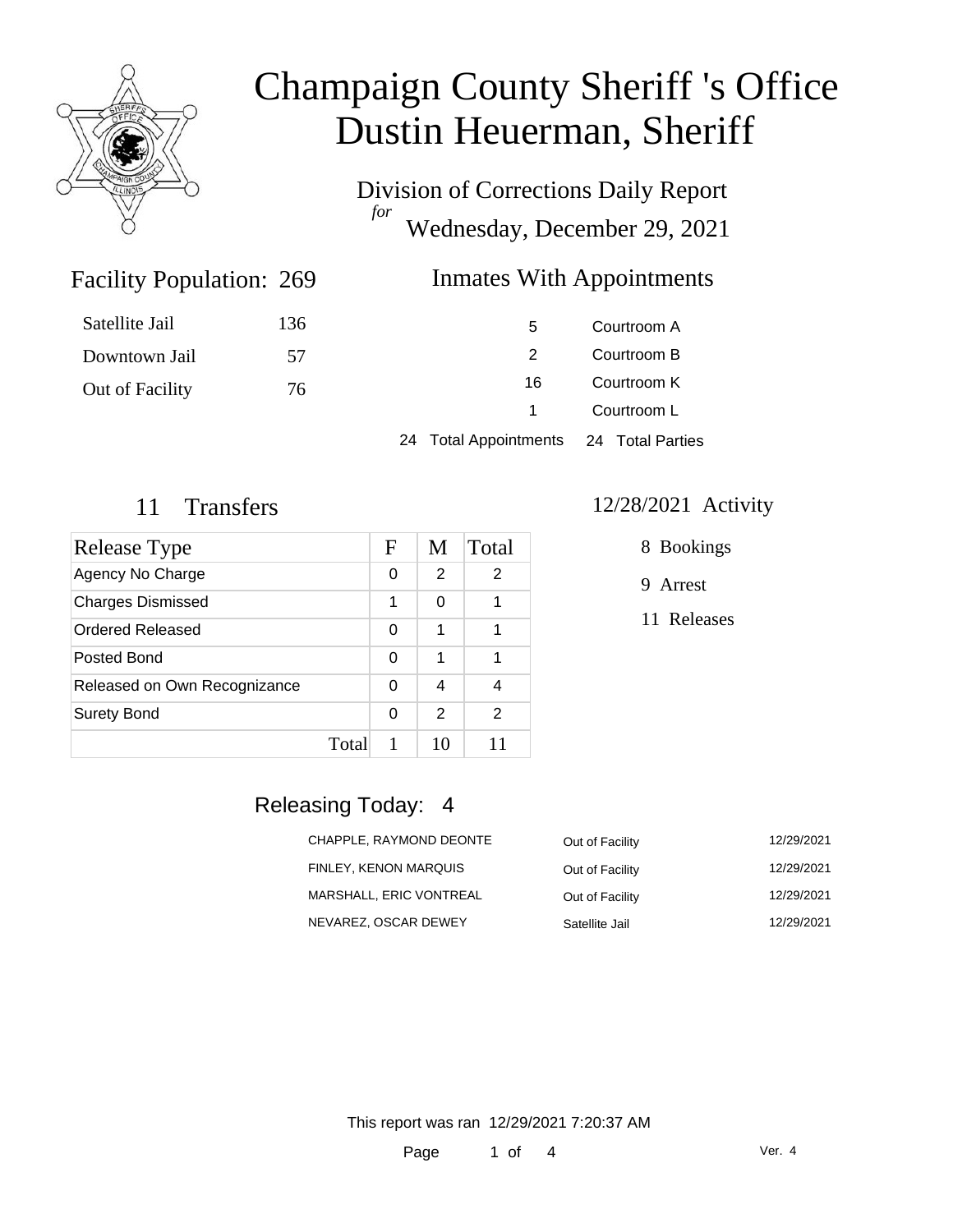

# Champaign County Sheriff 's Office Dustin Heuerman, Sheriff

Division of Corrections Daily Report *for* Wednesday, December 29, 2021

#### Custody Status Count

- Electronic Home Dentention 17
	- Felony Arraignment 4
	- Felony Pre-Sentence 7
		- Felony Pre-Trial 210
	- Felony Pre-Trial DUI 3
	- Felony Sentenced CCSO 3
	- Felony Sentenced IDOC 12
		- Hold Other 3
	- Misdemeanor Arraignment 1
		- Misdemeanor Other 1
		- Misdemeanor Pre-Trial 2
- Misdemeanor Sentenced CCSO 2
	- Petition to Revoke 1
	- Remanded to DHS 2
	- Traffic Sentenced CCSO 1
		- Total 269

This report was ran 12/29/2021 7:20:37 AM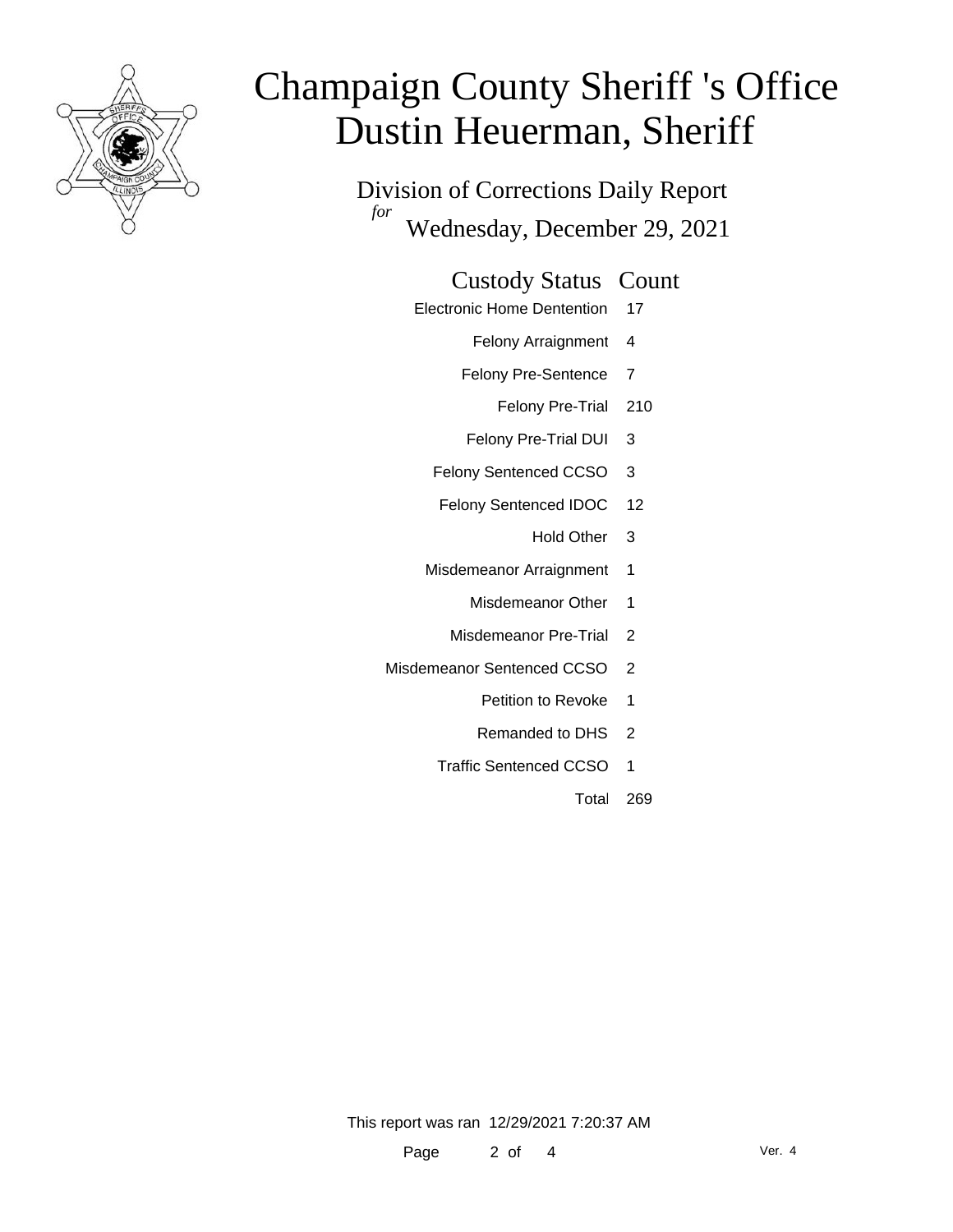

# Champaign County Sheriff 's Office Dustin Heuerman, Sheriff

Division of Corrections Daily Report *for* Wednesday, December 29, 2021

### Inmates With Appointments

| <b>Jailing Party Name</b>                   | Location    | Number of Records / Node |
|---------------------------------------------|-------------|--------------------------|
| ALLEN, ISAIAH ROBERT                        | Courtroom A | 1 / Satellite Jail       |
| ALSTON, KAREASHA QUAY-YONNA                 | Courtroom K | 1 / Satellite Jail       |
| BROUGHTON, MARK ANTHONY, Junior             | Courtroom K | 1 / Satellite Jail       |
| COX, SEAN MICHAEL                           | Courtroom K | 1 / Satellite Jail       |
| DAVIDSON, HARLEY KYLE SCOTT                 | Courtroom K | 1 / Satellite Jail       |
| DAVIS-MURDOCK, ERION VASSHAD                | Courtroom K | 1 / Satellite Jail       |
| DIEGO-MATEO, JOAQUIN                        | Courtroom L | 1 / Downtown Jail        |
| HAWK, JAMES DALE                            | Courtroom K | 1 / Satellite Jail       |
| JACKSON, PRENTISS MANSION<br><b>DEWAYNE</b> | Courtroom K | 1 / Satellite Jail       |
| JOHN, SHAMIQUH THERESA                      | Courtroom K | 1 / Satellite Jail       |
| JOHNSON, ZACHERY EDWARD                     | Courtroom A | 1 / Satellite Jail       |
| JONES, KELVIN KHYRIC                        | Courtroom K | 1 / Satellite Jail       |
| LARGE, JOSHUA DALE                          | Courtroom K | 1 / Satellite Jail       |
| LEMONS, DEANGELO DEVELLE                    | Courtroom A | 1 / Satellite Jail       |
| LOVELESS, DUSTIN DEE                        | Courtroom B | 1 / Satellite Jail       |
| MASON, RYAN ONEIAL                          | Courtroom K | 1 / Satellite Jail       |
| MIRAMONTES, RAUL                            | Courtroom K | 1 / Satellite Jail       |
| NACCARATTO, MIA ANGELINA                    | Courtroom K | 1 / Satellite Jail       |
| NELSON, CASSANDRA LYNN                      | Courtroom K | 1 / Satellite Jail       |
| RUFFIN, JONATHON CECIL                      | Courtroom K | 1 / Satellite Jail       |
| SHORTER, JAQUAN MAURICE                     | Courtroom K | 1 / Satellite Jail       |
| SIMMONS, MICHAEL JAMAL                      | Courtroom B | 1 / Out of Facility      |
| TURK, BRANDON LARSHAWN                      | Courtroom A | 1 / Out of Facility      |
| <b>WADE, DEMETRIUS DARYL</b>                | Courtroom A | 1 / Downtown Jail        |

This report was ran 12/29/2021 7:20:37 AM